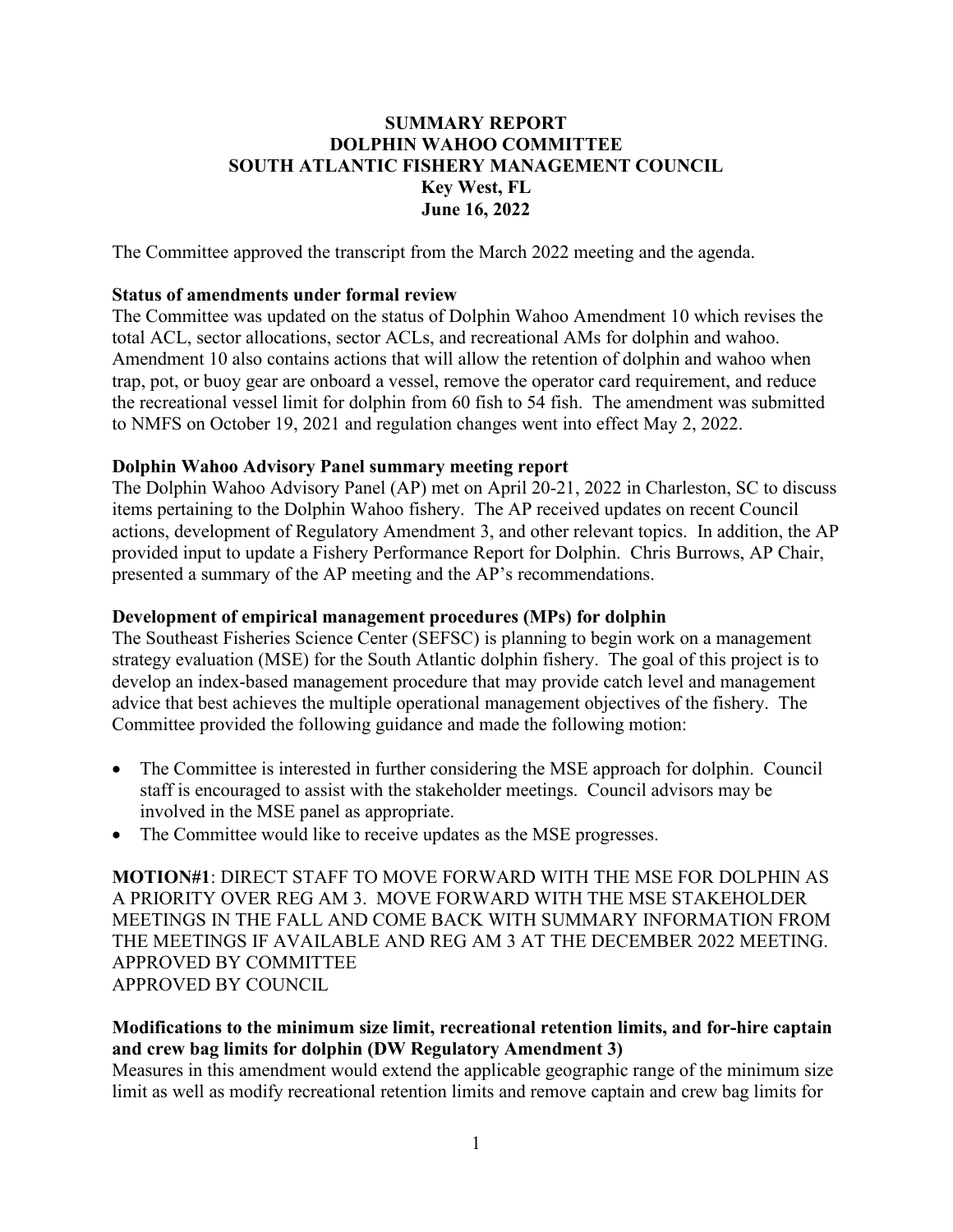dolphin. The Committee reviewed an options paper on the amendment and provided the following guidance on the Purpose and Need statements as well as the range of options to consider in the amendment:

## DIRECTION TO STAFF:

## **Purpose and Need**

• Consistency in retention limits for dolphin off of Florida may be incorporated into the need at a later date but the Committee would like to wait until after scoping comments are received to make further changes to the Purpose and Need statements.

## **1. Modify the applicable geographic range of the minimum size limit for dolphin.**

- o Include a range of options that would extend the applicable geographic range of the 20 inch fork length minimum size limit for dolphin to cover:
	- North Carolina only
	- North Carolina through New York
	- North Carolina through Maine
- o This action is intended to apply to both the commercial and recreational sectors.
- o Include sample size and PSEs for data used to create Figure 1 that shows the percentage of dolphin under 20 inches observed in the recreational catch.

## **2. Modify the daily recreational bag limit for dolphin**

- o Include a range of options for a bag limit of 2 to 10 dolphin per person.
	- **Consider different bag limits by mode (private, charter, and headboat vessels).**
	- Remove options that would include a vessel limit or bag limit, whichever is greater instead of whichever is more restrictive.

## **3. Modify the recreational vessel limit for dolphin**

- o Include a range of options for a vessel limit of 12 to 54 dolphin per vessel.
	- Include increments divisible by 6 as well as a vessel limit of 30 dolphin.
	- **Consider different vessel limits by mode (private, charter, and headboat vessels).** 
		- Add a regional option for vessel limit changes.
			- o Off of Florida only.
			- o Ask about other potential regional vessel limits during scoping.
- o Include an option that would remove vessel limits onboard charter vessels only.
- o Bring back information to clarify the definition of a headboat.
- o Remove options that would include a vessel limit or bag limit, whichever is greater instead of whichever is more restrictive.

## **4. Modify captain and crew recreational daily bag limits for dolphin onboard charter vessels**

- o Include options for removing captain and crew bag limits for dolphin.
	- Consider a regional option.
		- Off of Florida only.

## **Other Business**